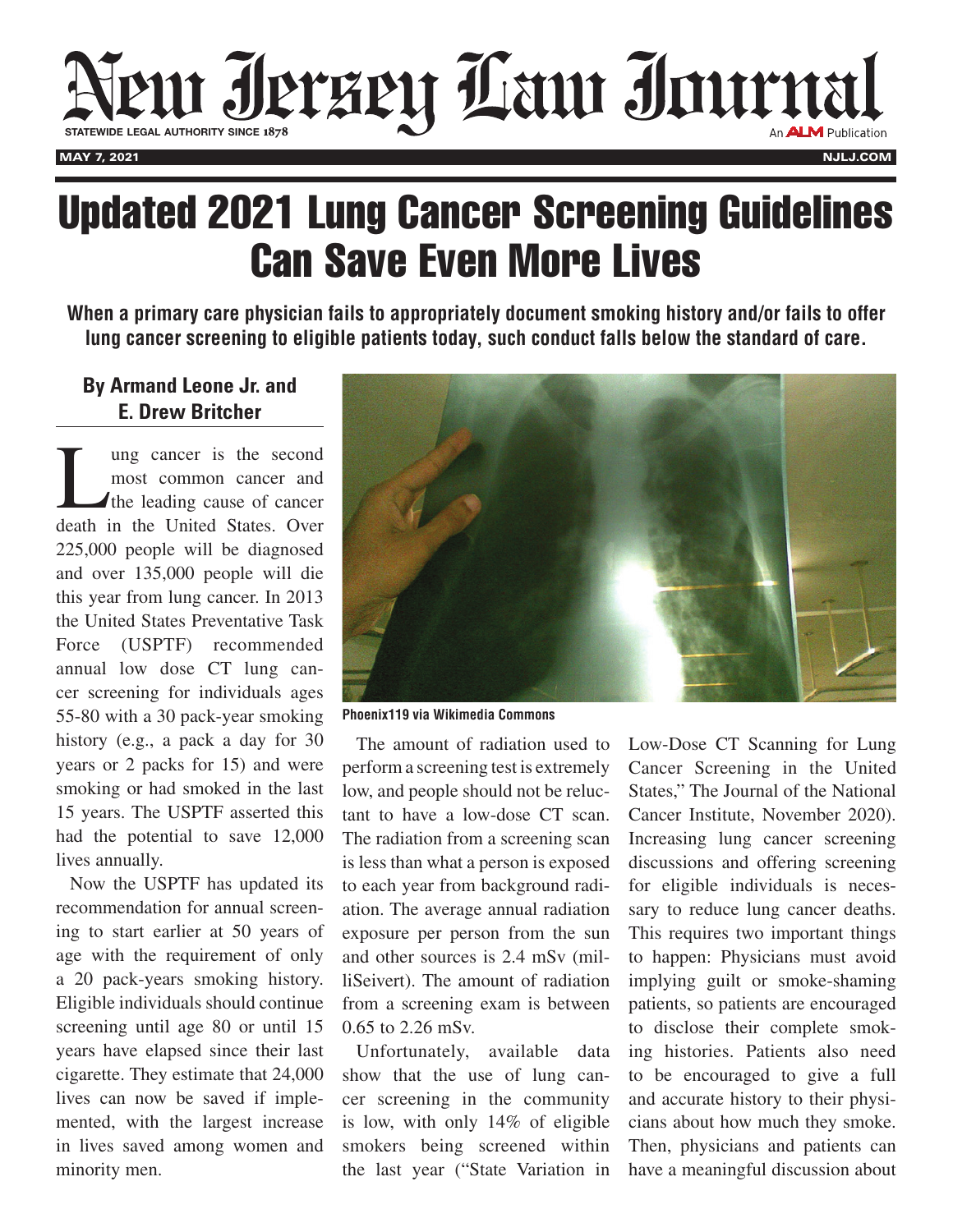cessation therapy and lung cancer screening—24,000 lives depend on it.

These updated lung cancer screening guidelines mean that either more patients with lung cancer will be treated at an early stage and cured, or there will be more lawsuits for patients who are diagnosed with late stage disease because of a failure to screen. The balance between these two outcomes depends on whether primary care physicians follow the now seven-year-old recommendation and going forward, the new guidelines, into practice.

As early as 2008 and then consistently since 2011, the primary care medical community has known the benefits of low-dose CT lung cancer screening in long-term smokers. In 2013, the guidelines identifying the smoking population at risk and the recommendation for annual screening was adopted by the USPTF. Medicare and Medicaid made lung cancer screening a covered service in 2015. When a primary care physician fails to appropriately document smoking history and/or fails to offer lung cancer screening to eligible patients today, such conduct falls below the standard of care.

Successful failure-to-screen-forlung cancer cases have shared certain characteristics. The lung cancer must be non-small cell lung cancer because of the difficulty proving avoidable injury with small cell lung cancer. The client must have advanced stage (3 or 4) non-small cell lung cancer to have a viable claim, as the pre-existing condition charge given in accord with *Scafidi v. Seiler, 119 N.J. 93 (1990), and Verdicchio v. Ricca,* 179 N.J.

1 (2004), limits recovery based on avoidable difference in outcome.

There should be a true primary care relationship between the patient and physician during at least the two years before the cancer diagnosis; longer is better. Lung cancer screening, like breast and colon cancer screening, is part of primary preventive care, which is typically provided during annual examinations and not during acute problem visits. During the annual examination, the need for social interventions and health care screenings are made. An important part of this process is for physicians to encourage the patient to be fully forthcoming when answering questions about social history, and particularly questions about smoking. Without full smoking information, such as starting age, the number of packs smoked a day, periods of increased or decreased smoking, stop date if any, calculating the number of packyears becomes more of a challenge. Evidence the patient has complied with other health and cancer screening interventions is relevant. Lung cancer screening is less invasive than colonoscopy, mammography and prostate examination. Patients reluctant to undergo invasive testing such as colonoscopy are often willing to undergo a non-invasive life-saving screening procedure.

When looking at the primary care records in a potential case, one looks for documentation of smoking history to determine the pack-year history. When smoking is documented in the chart, smoking cessation is typically offered, but unfortunately lung cancer screening generally is not. While many electronic medical

record (EMR) systems provide point-of-care prompts for other screenings, such as breast cancer, colon cancer, and diabetes, many EMRs do not provide any for lung cancer screening and, despite the ability to adjust these prompts, few physicians request that a screening prompt for low dose CT lung cancer scan be added. There has been one instance where a primary medical care group added the prompt to its EMR after being sued for failing to offer lung cancer screening.

Family practice and internal medicine physicians provide most of the annual wellness preventive care examinations. Remembering the requirements of the New Jersey Patient First Act, identifying internal medicine and/or family practice experts to opine on the standard of care in any case is essential. Initial evaluation of any potential claim requires review of primary care records, and any chest imaging done. Chest x-rays rarely show early-stage lung cancers. If they do, then one is dealing with a failure to diagnose and not a screening case. More importantly, a previous normal chest x-ray can help establish that screening would have made a difference. Remember, screening detects lung cancer before any symptoms arise or they are detectable on a plain chest x-ray. Once symptoms arise, there may be a claim, but it is harder to prove the desired difference in outcome because symptoms usually accompany more advanced cancer.

Besides a primary care liability expert, additional experts may be required in oncology, thoracic surgery, and economic loss. Special